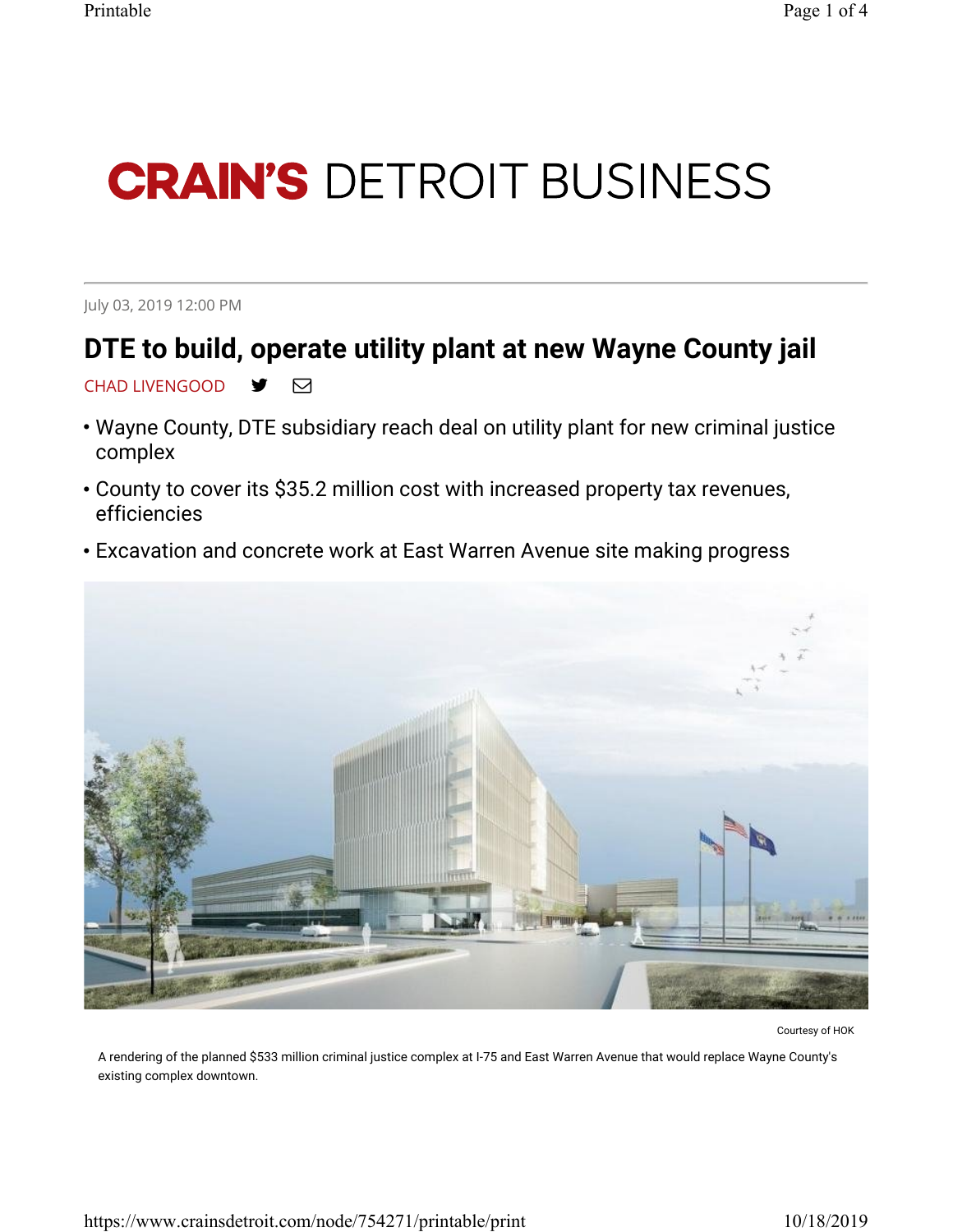A subsidiary of DTE Energy Co. will construct and operate a utility plant at Wayne County's new criminal justice center east of downtown Detroit under a proposal that was submitted Wednesday to the county commission.

The Central Utility Plant will distribute electricity, gas, hot and cold water throughout the criminal justice complex on 11 acres at East Warren Avenue and I-75 that will include a 2,280-bed jail, 25 courtrooms, five hearing rooms, sheriff's and prosecutor department offices and a 160-bed juvenile detention center.

The plant, which will be operated by DTE Energy Services, is estimated to cost between \$32 million and \$37.7 million. Under the deal, Wayne County would pay up to \$35.2 million of the cost and Rock Ventures LLC will cover \$2.5 million of the final cost, said Richard Kaufman, deputy county executive for Wayne County.

Rock Ventures, the investment arm of billionaire Dan Gilbert's business empire, is building the \$533.6 million criminal justice complex for Wayne County under a deal reached last year that gave Gilbert the "fail jail" site on Gratiot Avenue and I-375, which his Bedrock LLC real estate development company demolished.

Wayne County will contract with DTE Electric for electricity and DTE Gas for natural gas, which will be used to heat hot water for the facility, DTE spokeswoman Jill Wilmot said.

DTE Energy Services will operate and maintain two backup generators at the facility in the event of power outages, Wilmot said.

Wayne County Executive Warren Evans' administration is proposing that the utility plant be funded from "operational savings and increased property tax collections," Kaufman said in a letter sent Thursday to Commission Chairwoman Alisha Bell.

"We are in a position to cover this component without jeopardizing our rainy day fund, which we've systematically built up after getting the county back from the brink of bankruptcy and on a stable financial foundation," Evans said Wednesday in a statement.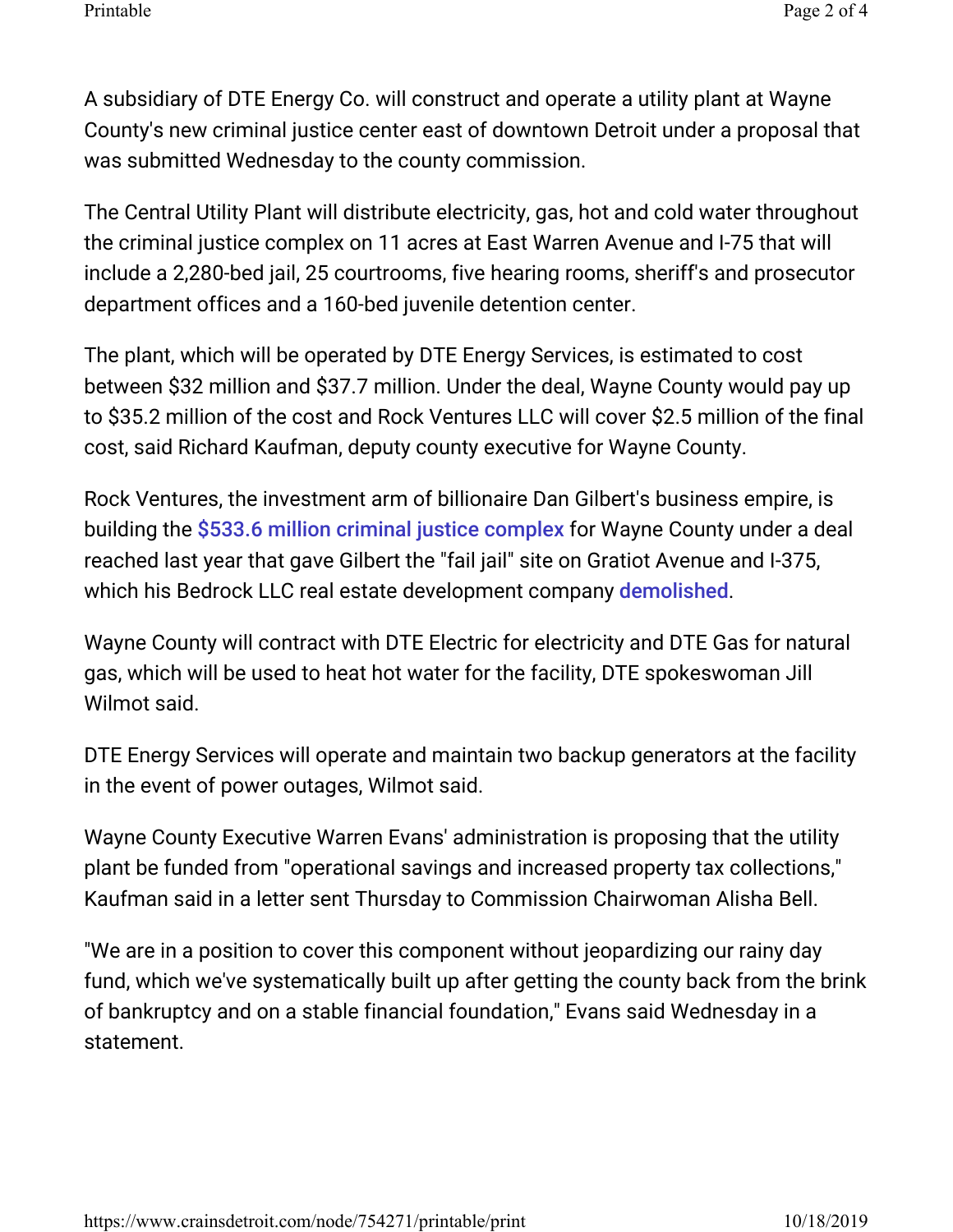Last June, the Wayne County Commission agreed to an initial deal with Detroit Renewable Energy LLC for a utility plant supplying heating and cooling to the facility costing up to \$20 million.

But that deal fell through after Detroit Renewable Energy was sold last year and had a change in leadership, Kaufman said.

Detroit Renewable Energy's new owners proposed a \$51 million utility plant, causing Wayne County officials to start negotiating with DTE's non-regulated subsidiary to build and operate the Central Utility Plant, Kaufman said.

Even though the first deal fizzled, Kaufman said the county benefited from having demolition and early construction work commence while a deal was negotiated on construction of the utility plant.

"As events have shown, waiting for this information would have delayed the project by approximately one-and-a-quarter years," Kaufman wrote to the commission chairwoman. "This would have resulted in the entire cost of the project rising significantly and the savings from a completed project to the county would have also been delayed for that period of time."

Under its agreement with Rock Ventures, the county's share of the cost of the criminal justice complex itself tops out at \$379.9 million — plus the value of the former jail site on Gratiot Avenue. Gilbert's firm has agreed to absorb any costs exceeding \$533.6 million.

Rock Ventures initially did not agree to contribute cash toward the cost of the utility plant.

But the company agreed to shoulder \$2.5 million of the cost as a result of "good faith discussions" with the county over a host of changes in the design and amenities of the building, said Matt Cullen, principal of Rock Venture.

Construction of the new county jail, courthouse and office complex is expected to be complete in 2022. Excavation work is 55 percent complete and initial foundation and concrete work is 25 percent complete, according to Evans' office.